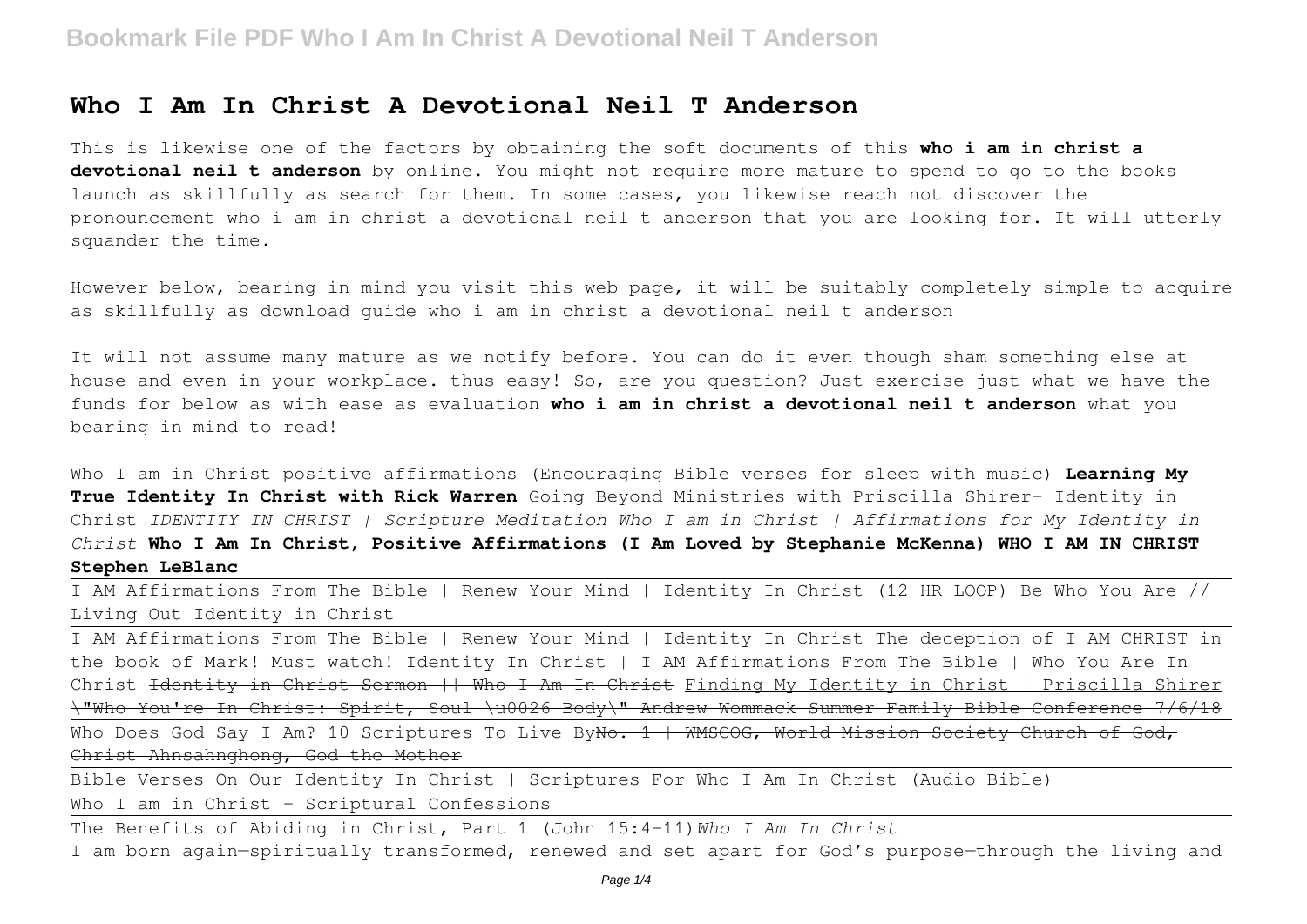## **Bookmark File PDF Who I Am In Christ A Devotional Neil T Anderson**

everlasting word of God (1 Peter 1:23). I am God's workmanship, created in Christ to do good works that He has prepared for me to do (Ephesians 2:10). I am a new creation in Christ (2 Corinthians 5:17).

*Knowing Who I Am in Christ | Everyday Answers - Joyce ...*

"Who I am in Christ is amazing. Who Christ is in me is the real story. It is beyond amazing." "Our try identity is found when we stop being "who we are" and start being who we were created to be." "I am a daughter of the King, who is not moved by the world. For my God is with me and goes before me. I do not fear because I am His."

*50 Important Bible Verses About Who I Am In Christ (Powerful)*

And knowing who I am in Christ gives me the strength and wisdom I need to face every bully. I gently (or more firmly if needed!) remind myself "I am who God says I am." And knowing who you are in Christ–really knowing–and finding your identity in him? That changes everything. Who I Am in Christ: 10 Life-Changing Truths All Christians Must Know . 1.

*Who I Am in Christ: 10 Life-Changing Bible Verses ...*

Who I Am In Christ. In Christ, I am accepted ... John  $1:12 - I$  am God's child. John  $15:15 - As$  a disciple, I am a friend of Jesus Christ. Romans  $5:1 - I$  have been justified. 1 Corinthians  $6:17 - I$  am united with the Lord, and I am one with Him in spirit. 1 Corinthians 6:19-20 — I have been bought with a price, and I belong to God.

*Who Am I? | Cru* Who I Am In Christ Biblical Truths to "Practice Believing" I AM GOD'S... . possession Genesis 17:8/ 1Cor 6:20 • child John 1:12 • workmanship Ephesians 2:10 • friend James 2:23 • temple 1 Cor 3:16/ 6:16 • vessel 2 Timothy 2:2 • co-laborer 1 Timothy 5:18 • witness Acts 1:8 • soldier 2 Timothy 2:3 • ambassador 2 Cor 5:20

*Who Am I In Christ - Prayer Today* When we are in Christ, we are "partakers of the divine nature" (2 Peter 1:4 KJV). God Himself, in the person of His Holy Spirit, takes up residence in our hearts. We are in Christ and He is in us. In Christ, we are regenerated, renewed, and born again, and this new creation is spiritually minded, whereas the old nature is carnally minded.

*Who am I in Christ? | GotQuestions.org*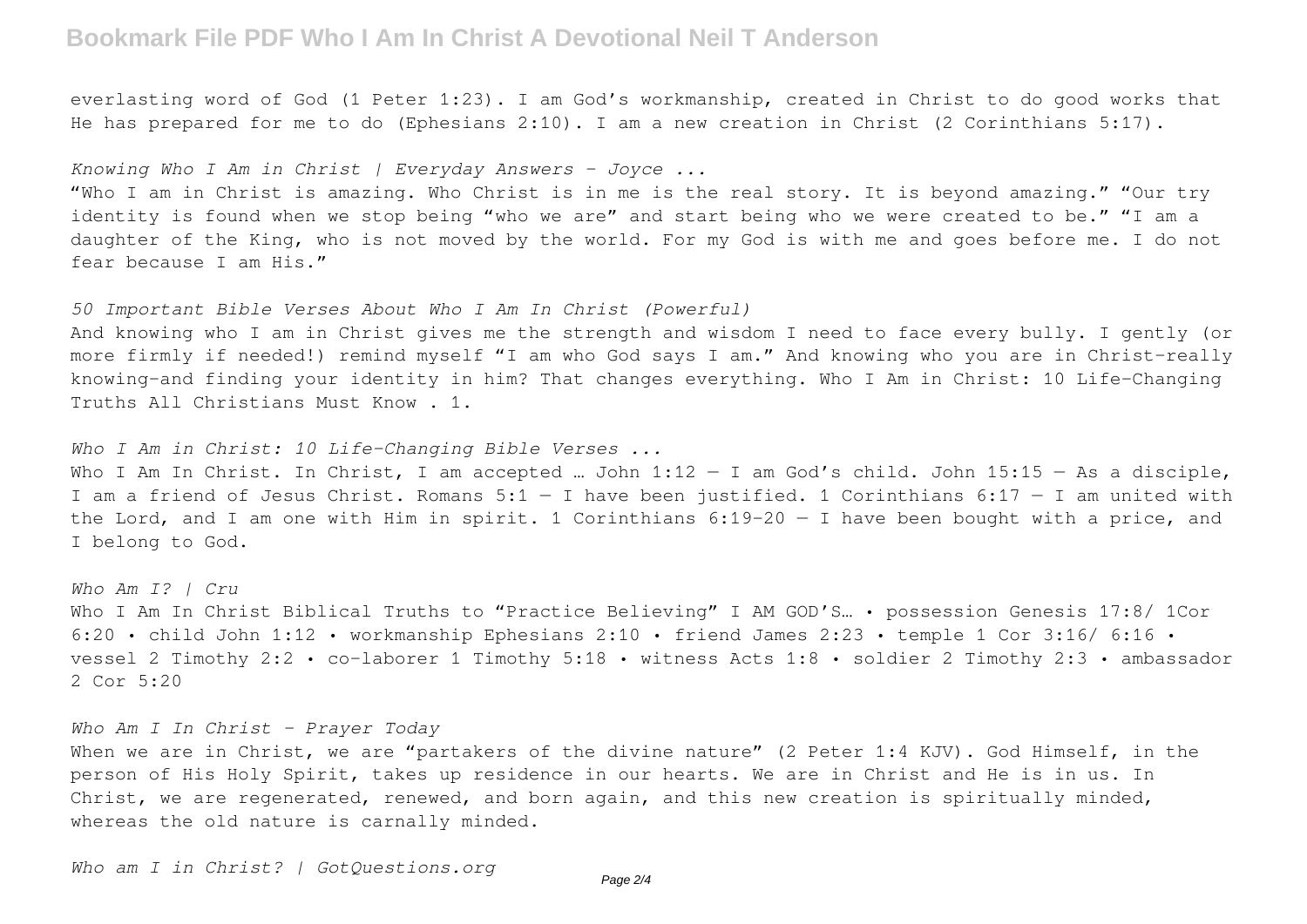## **Bookmark File PDF Who I Am In Christ A Devotional Neil T Anderson**

Power Up your Day with these 10 'Who I Am in Christ' Statements 1. I am a conqueror. For those days when you feel like you just can't win, take this truth to heart. God says that you are more than a conqueror! No, in all these things we are more than conquerors through him who loved us. Romans 8:37 ESV. 2. I am righteous. In spite of our sin, those of us who are in Christ are made new in Him.

#### *Who I am in Christ Statements to Start your Day ...*

Knowing Who I Am in Christ Scriptures – 48 Declarations. I am complete in Him Who is the Head of all principality and power (Colossians 2:10). I am alive with Christ (Ephesians 2:5). I am free from the law of sin and death (Romans 8:2). I am far from oppression, and fear does not come near me (Isaiah 54:14).

### *48 Knowing Who I Am in Christ Scriptures - Say It As It Is*

I am a new creature in Christ (2 Corinthians 5:17). I am a spirit being alive to God (Romans 6:11;1 Thessalonians 5:23). I am a believer, and the light of the Gospel shines in my mind (2 Corinthians 4:4). I am a doer of the Word and blessed in my actions (James 1:22,25). I am a joint-heir with Christ (Romans 8:17). I am more than a conqueror ...

#### *Who I Am In Christ — I Am Freedom Girl*

WHO I AM IN CHRIST ORIGINALLY COMPILED BY NEIL ANDERSON I AM ACCEPTED... John 1:12 I am God's child. John 15:15 As a disciple, I am a friend of Jesus Christ. Romans 5:1 I have been justified (declared righteous). 1 Corinthians 6:17 I am united with the Lord, and I am one with Him in spirit.

#### *ORIGINALLY COMPILED BY NEIL ANDERSON*

who I am in Christ? You need to know who you are in Christ so that you can live your life as God intended and fulfil your destiny. The more you agree with God about your identity in Christ, the more your behaviour will begin to reflect your GOD GIVEN identity. I encourage you to learn to see yourself as God sees you

### *Who I am In Christ - knowing who you are in Christ is crucial*

I am a personal witness of Christ's "But you shall receive power when the Holy Spirit has come upon you; and you shall be witnesses to Me in Jerusalem, and in all Judea and Samaria, and to the end of the earth."

*Who I Am in Christ | Journey Church* Online Who I Am In Christ by Neil T. Anderson read online for Kindle on Amazon. FB2 ebook Who I Am In